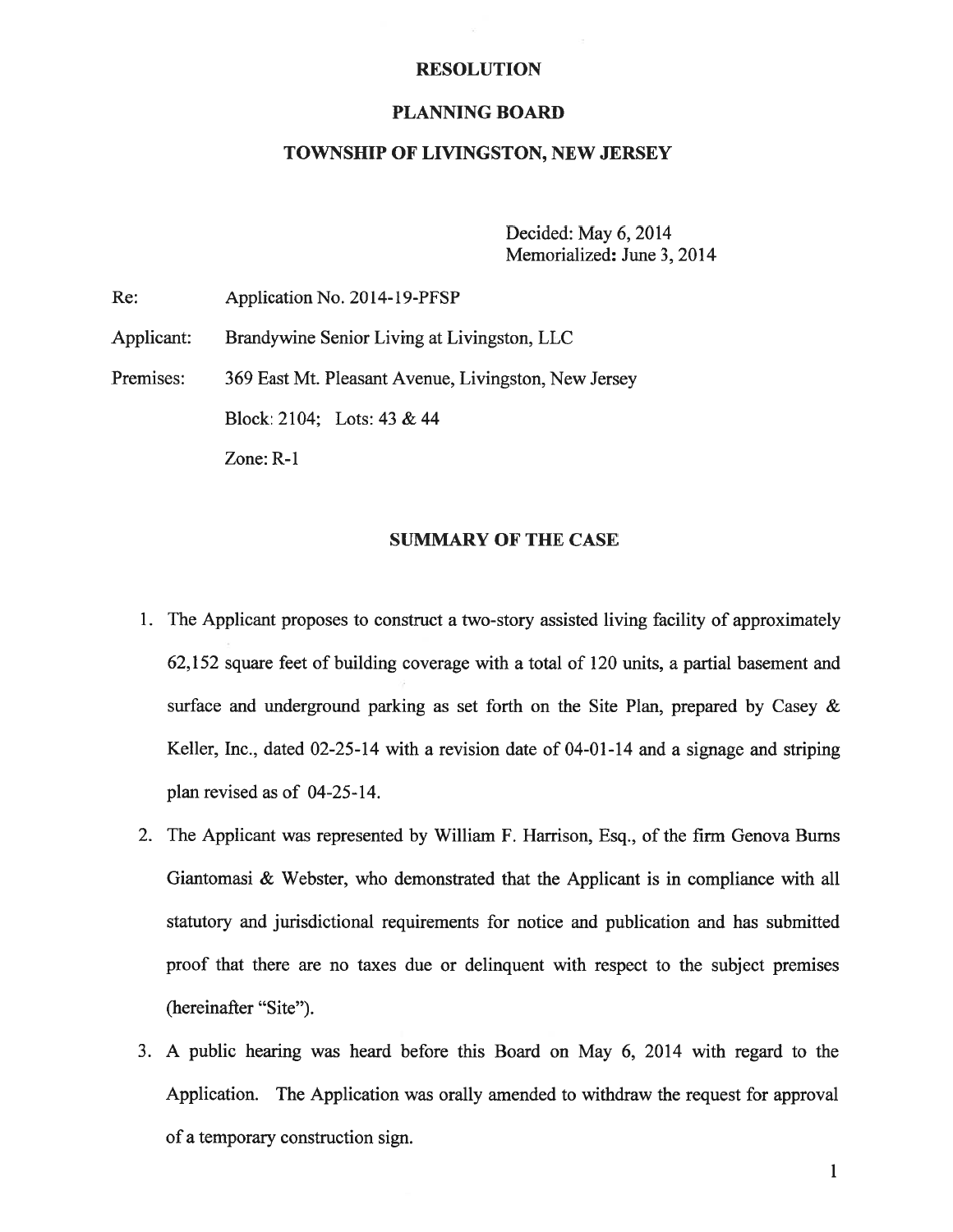4. The Applicant presented the following witnesses who testified on behalf of the Application:

A: Brenda J. Bacon, President and CEO of the paren<sup>t</sup> organization that will own and operate the assisted living facility.

B: Michael Lanzafama, of the firm Casey & Keller, admitted as an exper<sup>t</sup> in engineering and planning who prepared the Site Plans considered by the Board.

C: Brian Conway, of Casey & Keller, admitted as an exper<sup>t</sup> in landscape architecture.

D: George T. Wilson, of Meyer Designs, Inc., admitted as an exper<sup>t</sup> in architecture who prepared the architectural plans dated 02-24-14 revised 04-04-14, submitted to the Board.

E: Harold K. Maltz, of Hamal Associates, Inc., admitted as an exper<sup>t</sup> in traffic engineering who submitted <sup>a</sup> traffic impact study with respec<sup>t</sup> to the project.

F: Jack Zybura, of Lewis S. Goodfriend & Associates, admitted as an exper<sup>t</sup> in acoustical engineering.

5. Gina Gudofsky, Sal Federico, and Baruch Schliechkom, members of the public, appeared to question the Applicant's witnesses. No testimony was given by any member of the public either in suppor<sup>t</sup> of or opposition to the Application.

#### FINDINGS OF FACT

1. The Applicant proposes to construct an assisted living facility that will provide 120 units of varying sizes from studio to two-bedroom suites. A facility for special care of residents with memory loss is included in the building. The Applicant indicated that the paren<sup>t</sup> organization currently operates 15 assisted living facilities in New Jersey and additional facilities in other states. The facility proposed for the Site would provide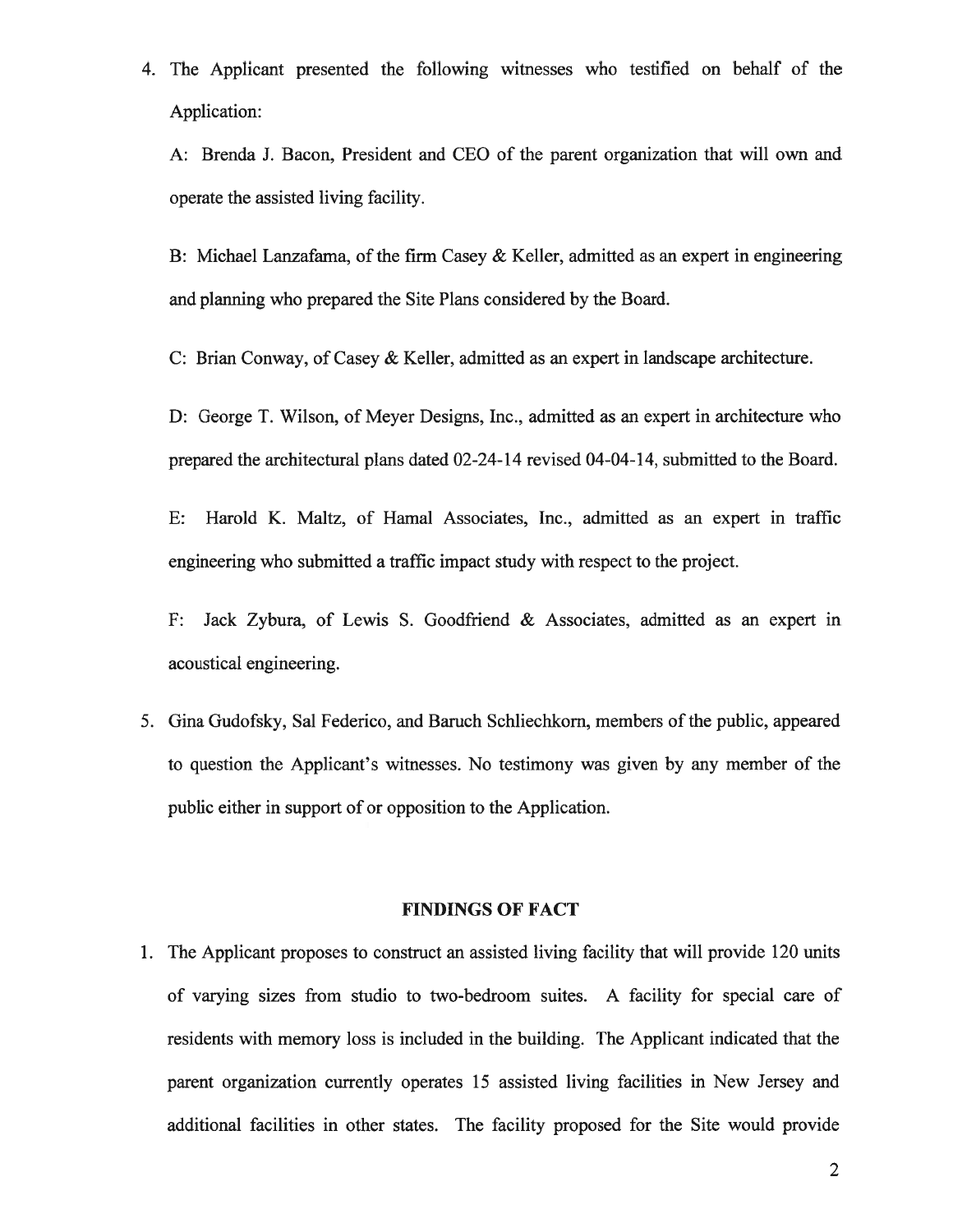assisted living for senior citizens with an average age expected to be over 85. In addition to the living quarters, the facility amenities would include <sup>a</sup> beauty salon, theatre, dining rooms, music room, library, an examining room for use by doctors of residents, and <sup>a</sup> therapy room. The therapy room would be operated through an arrangemen<sup>t</sup> with <sup>a</sup> third party facility, such as St. Barnabas Hospital. A number of interior courtyards are included in the design, as are various walking paths meant to encourage outdoor activities by the residents. Based on its current operation at other facilities, the expected employee staff would be made up of three shifts with <sup>a</sup> maximum of approximately 30 employees at peak times. Because of the age of the average resident, it is anticipated that very few residents will have automobiles and that the primary use of parking would be for staff and visitors. Car service is provided for residents for doctor appointments or for shopping or the like. Non-emergency ambulance service is provided by <sup>a</sup> contractor. Deliveries are basically for food, supplies and pharmaceutical products.

2. Michael Lanzafama testified as to the Site Plans. The Site consists of two lots totaling 8.79 acres and currently holds the Salaam Shrine Masonic lodge meeting hall and catering facility of approximately 19,000 square feet. The two lots will be merged. The property has <sup>a</sup> slope from the corner at East Mt. Pleasant Avenue and Force Hill Road to the northwest rear corner with an approximately 60-foot grade differential. A 50-foot wetlands buffer is provided for the wetlands that are on adjacent Lafayette Road properties to the west. There is <sup>a</sup> 1991 telephone company easement that requires retention of, and company access to, <sup>a</sup> small structure on the northeast corner of the Site. The Site has been designed to reduce impervious coverage from approximately 213,000 square feet to approximately 114,000 square feet. A subsurface garage is proposed with access at the northeast corner of the building. It will include 19 spaces of which 1 will be handicapped. An emergency generator will be in <sup>a</sup> notch of the northwest rear corner of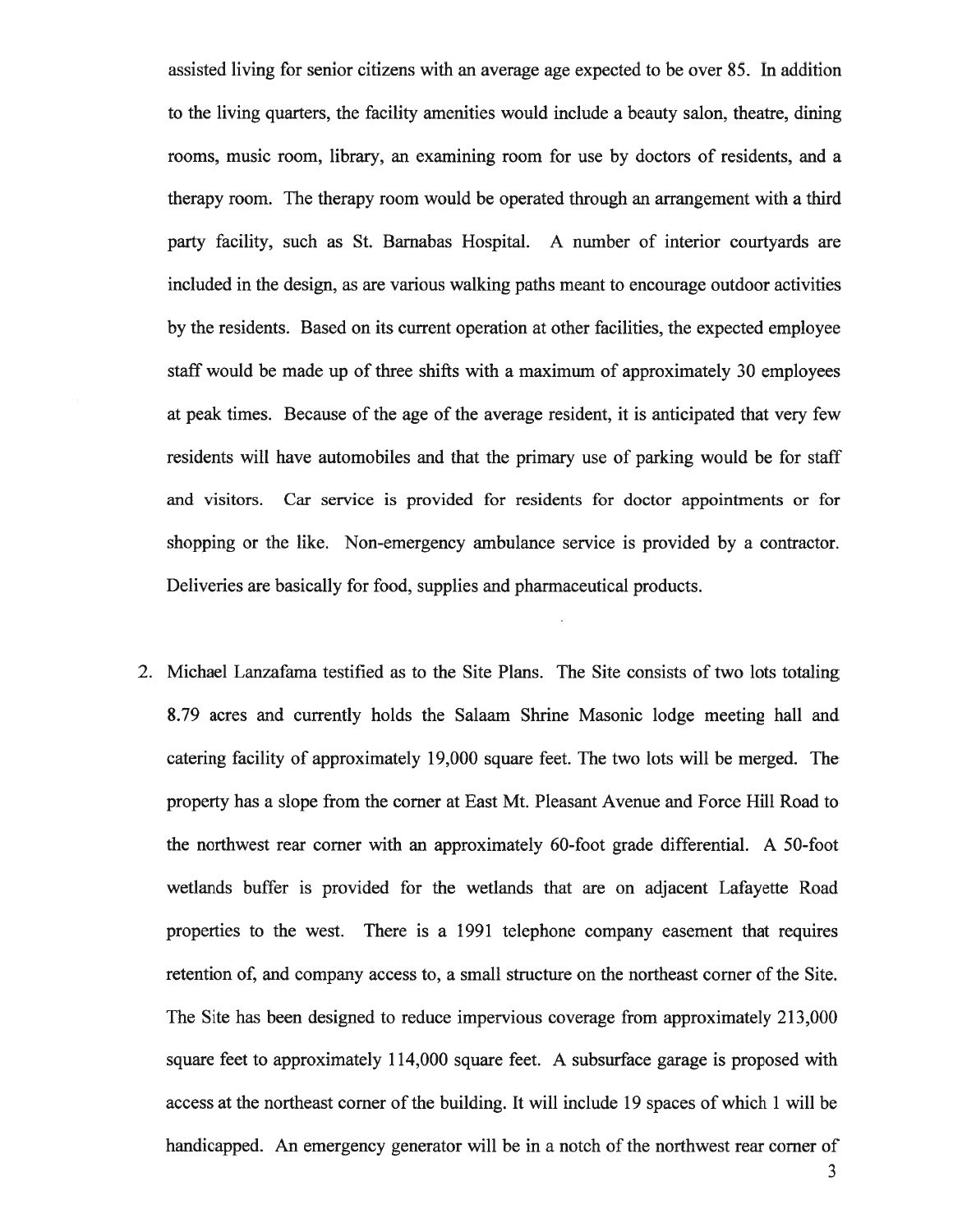the building, adjacent to the refuse area and hidden from view from adjacent structures. A separate employees entrance to the building is in the same area. The main entrance will be under <sup>a</sup> porte-cochere located at the front of the building and facing Force Hill Road. The building will have <sup>a</sup> sprinkler system installed. 60 parking spaces are required and 98 are being provided. 5 parking spaces to the left of the porte-cochere will be designated and marked for short term parking to accommodate drop-off and pick-up of residents. There were 6 proposed handicapped spaces of which 2 are van accessible. The Applicant agreed to add an additional handicap space in the underground parking area to meet New Jersey's barrier free access requirements. A gated emergency driveway will provide direct access to the building from East Mt. Pleasant Avenue. Concrete sidewalks of 6-foot width on East Mt. Pleasant Avenue and 5-foot width on Force Hill Road will be provided.

Applicant has secured the services of an engineering firm to prepare <sup>a</sup> health and safety plan for development of the site during demolition so that there will not be any negative environmental impacts.

In response to <sup>a</sup> reques<sup>t</sup> from Sal Federico, owner of properties on the opposite side of Force Hill Road, Lanzafama agreed to look into whether the proposed landscaping berm opposite Federico's properties could be raised another foot or so. In response to Mr. Federico's concern that the the proposed water line would be directly opposite the driveway of <sup>a</sup> house that he is building, Mr. Lanzafama agreed that the water line could be moved about 15 feet.

3. The testimony of Brian Conway, the landscape architect, set forth the plans for the landscaping and lighting. All lights on the internal roadway and the parking area will be down-lighting 80 watt LED arrays mounted on 15-foot poles. Canopy lighting of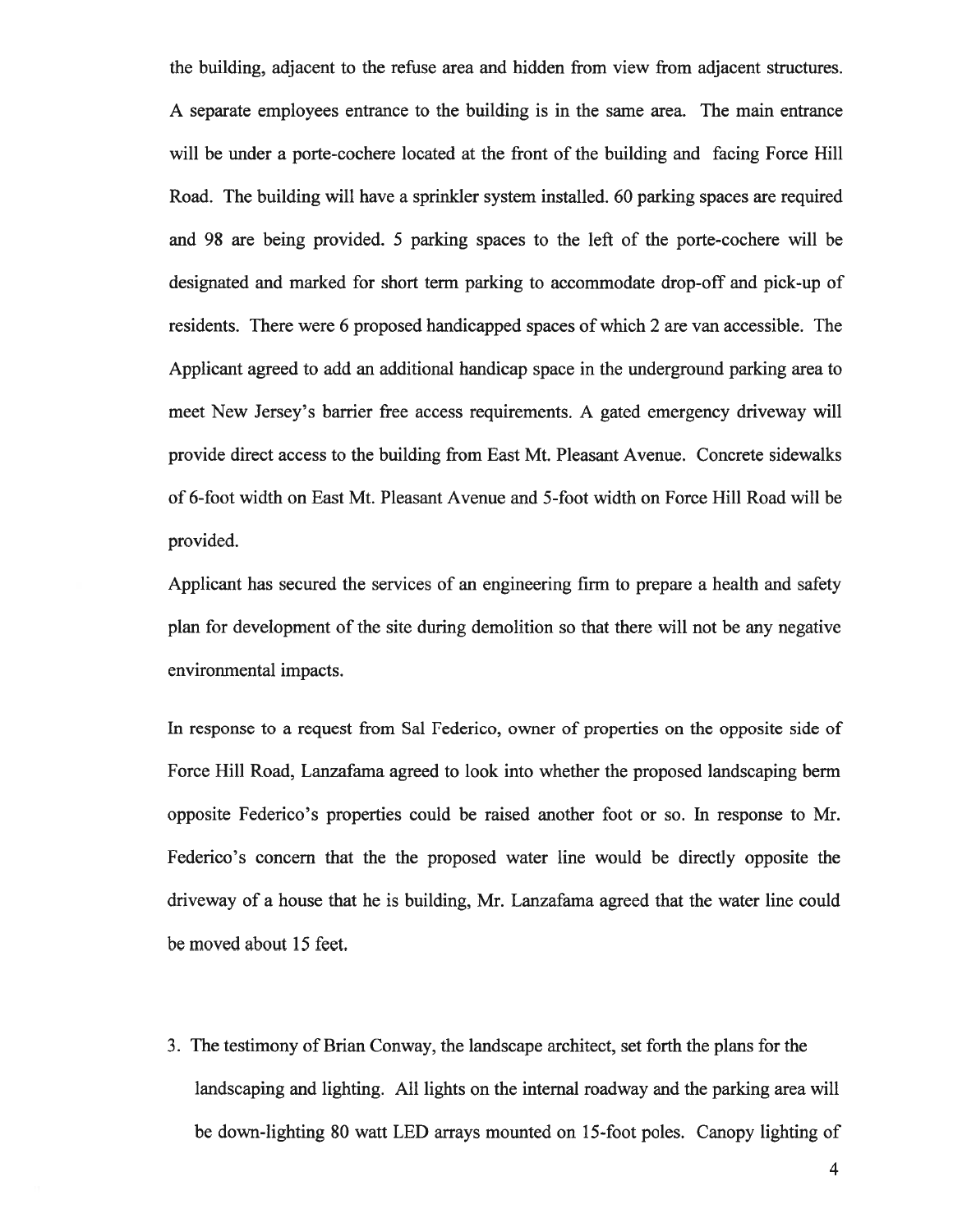the porte-cochere will be recessed LED fixtures. Those lights would be on <sup>a</sup> dimmer switch and maintained at 50% during late hours of darkness. Wall-mounted fixtures on the southern and western sides of the building will be at alternating heights of 12 and 18 feet and would also be dimmable. The 12-foot high lights would be maintained at 50%. They and the 18-foot high lights would go to 100% in emergencies. No light spillover is measured to affect any of the residential adjoining properties excep<sup>t</sup> for street lighting on Force Hill Road. Street lighting will be at <sup>a</sup> 16-foot height with neutral white LEDs.

The landscaping of the Site has been designed to provide <sup>a</sup> streetscape as if the property were <sup>a</sup> private estate. The Applicant is going to remove and replace <sup>a</sup> number of damaged trees and will add significant evergreen and flowering trees to increase buffers. The East Mt. Pleasant Avenue frontage is designed to provide rows of flowering trees, shade trees and evergreen trees with gaps to allow filtered views of the building by passing traffic on that road. In all, the Applicant proposes to plant 114 shade trees, 58 ornamental trees, and 209 evergreen trees.

- 4. George Wilson, the architect for the Applicant, testified as to his plans bearing revision date 04/04/14. He indicated that the exterior design is meant to reflect designs in the area such as Vizcaya, the Enclave, the nearby synagogue and nearby residences. The main entrance has been designed to imitate that of <sup>a</sup> manor house and the building includes dormers, turrets, bay windows and gables to provide architectural detail. The building will have <sup>a</sup> mansard roof.
- 5. Harold Maltz testified with respec<sup>t</sup> to his traffic impact study and provided data that the traffic that will be produced by the facility will be very light and have minimal impact on existing traffic on East Mt. Pleasant Avenue and Force Hill Road during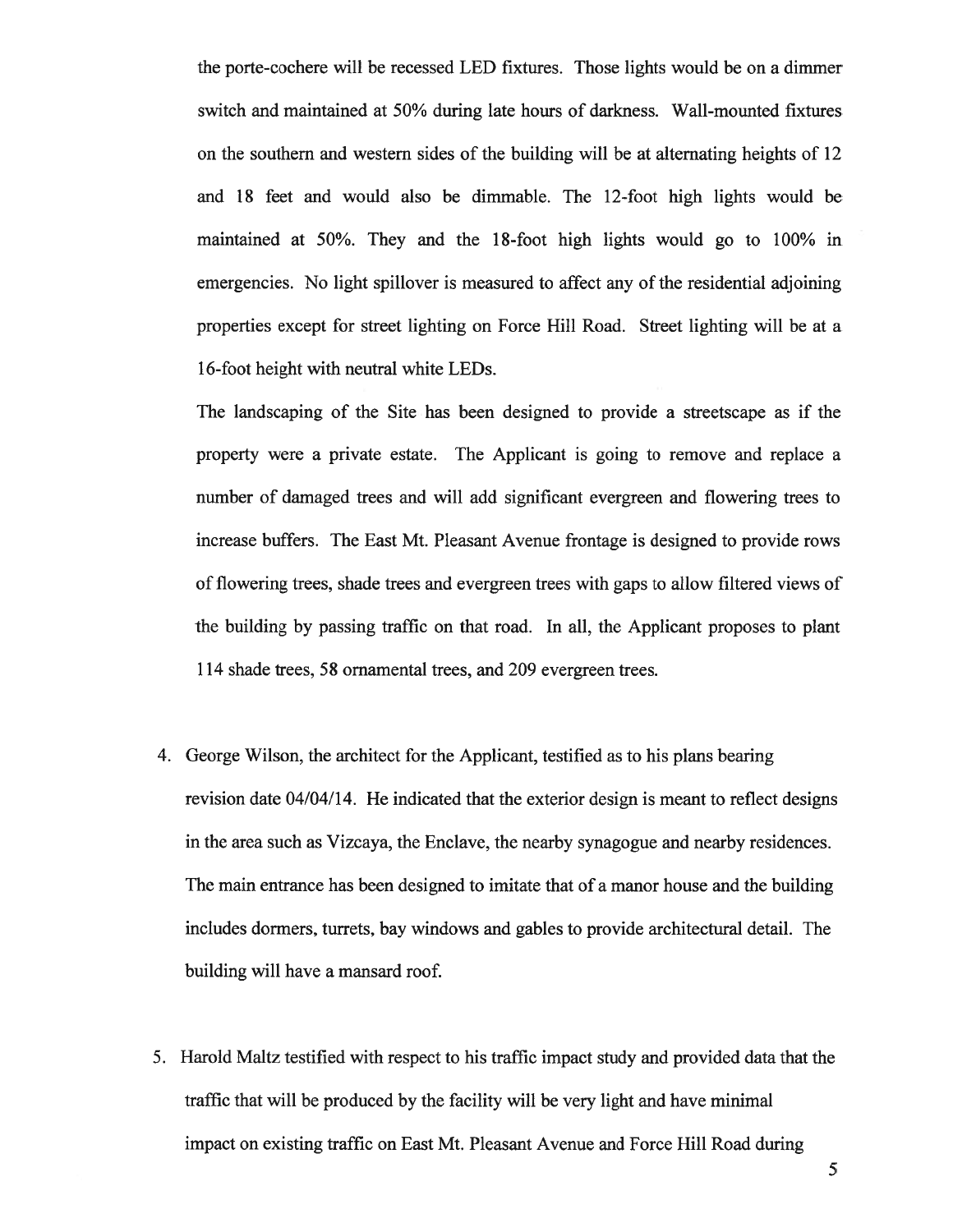peak morning and evening times. The Applicant agreed that <sup>a</sup> "pedestrian crossing" sign would be installed on both sides of the pedestrian crosswalk from the parking area to the building. Parking to be provided exceeds that required by Township ordinance. Mr. Maltz testified that, in his opinion, no unusual risk for traffic safety or of traffic congestion will result from the operation of the proposed facility.

- 6. Jack Zybura, the acoustical engineer for the Applicant, testified that the proposed 700 Kw emergency generator will be in an acoustical enclosure. There will also be two air cool chillers. The walls of the trash enclosure will be extended to shield the chillers as <sup>a</sup> sound attenuation measure. The sound generated by both types of equipment would not exceed the State limits of 65 dBa during daytime or 50 dBa during the night, at the nearest adjacent residential property line. It was noted that for the generator these levels apply only to testing and are not applicable during emergency operation. The Applicant agreed it would provide specific test results after installation, to confirm the testimony, to the Township Engineer as <sup>a</sup> condition of approval.
- 7. Mr. Lanzafama and Mr. Conway addressed concerns raised by the Township Planner as to the placement of <sup>a</sup> sign proposed to be mounted on the face of <sup>a</sup> decorative wall in the front yard at the corner of East Mt. Pleasant Avenue and Force Hill Road that is a component of the facility's fence. The decorative wall is of a much larger size than would be permitted as the overall size of <sup>a</sup> monument sign. It was agreed that the decorative wall would be moved back <sup>a</sup> sufficient distance so that the sign, on its own platform that matched the wall, could be placed in front of that wall but still meet the 30 square feet overall dimensions limit and 20-foot setback requirement.
- 8. Lanzafama testified that all of the conditional use requirements of Township Code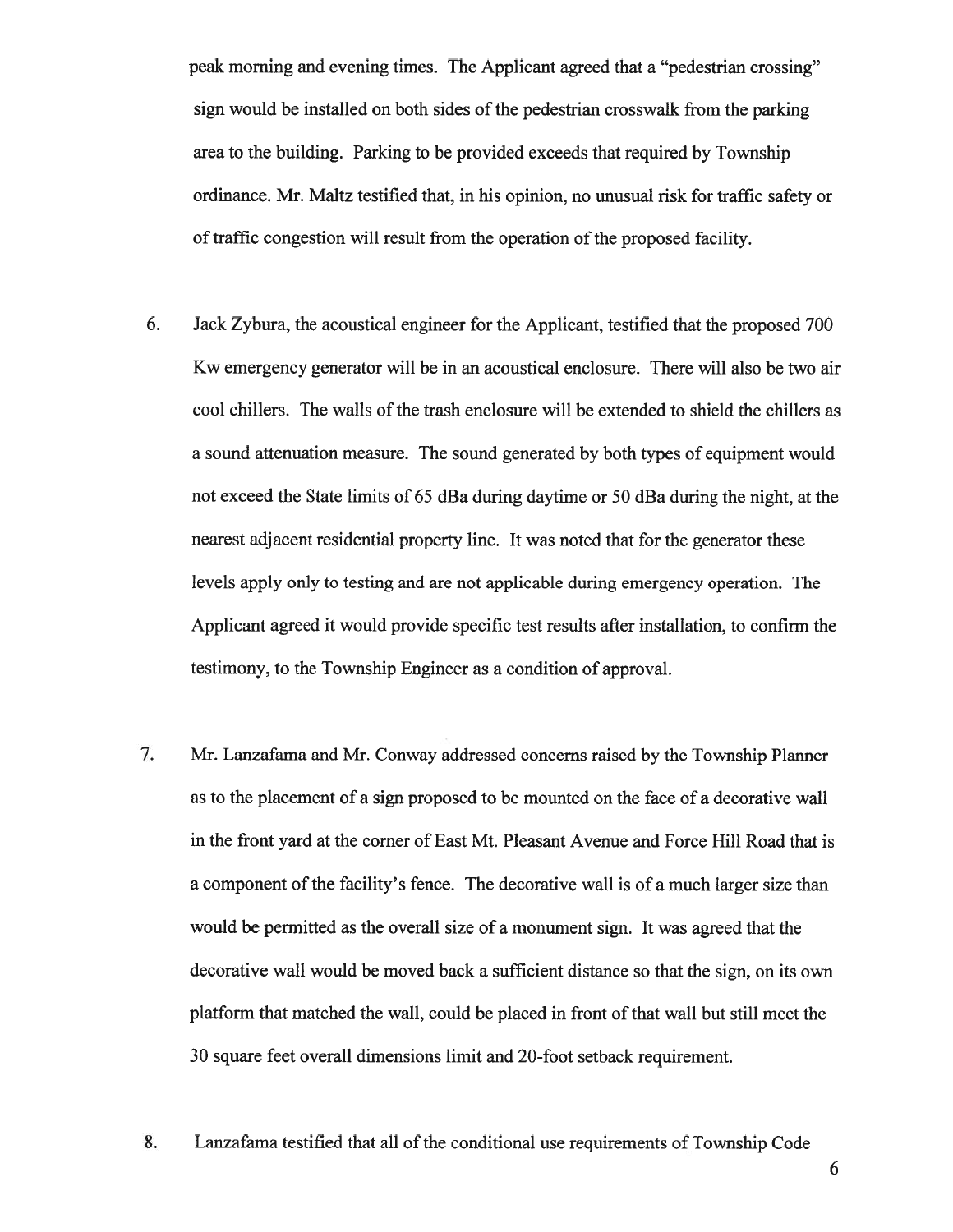§ 170-88.1 as to setbacks, lot size, building height, impervious coverage, density, buffering, access etc. are met, that the 120 units would not create an excess of conditional use dwelling units beyond the Code §170-88.1 limit of 5% of the approximately 9,597 single-family detached dwelling units in the Township. Lanzafama was of opinion that the proposed use would not be detrimental to the health, safety or welfare of the community and in fact would promote those goals.

#### CONCLUSIONS OF THE BOARD

- 1. The Board finds and concludes that the Application for Preliminary and Final Site Plan approval as amended in the course of the hearing be and is hereby approved subject to the terms and conditions set forth herein.
- 2. The Board finds that the Application satisfies the requirements for the conditional use in that:
	- A) There is frontage on, and direct access to, East Mt. Pleasant Avenue also designated as State Highway Route 10.
	- B) The Site exceeds the 6 acre minimum lot size for this use.
	- C) All setback minimums are complied with.
	- D) The proposed building will not exceed the maximum building height permitted of 35 feet.
	- E) The improvements will provide <sup>a</sup> maximum building coverage of 13.2%; below the 30% permitted by Ordinance.
	- F) Impervious coverage provided will be approximately 30%, which is less than the 50% maximum permitted.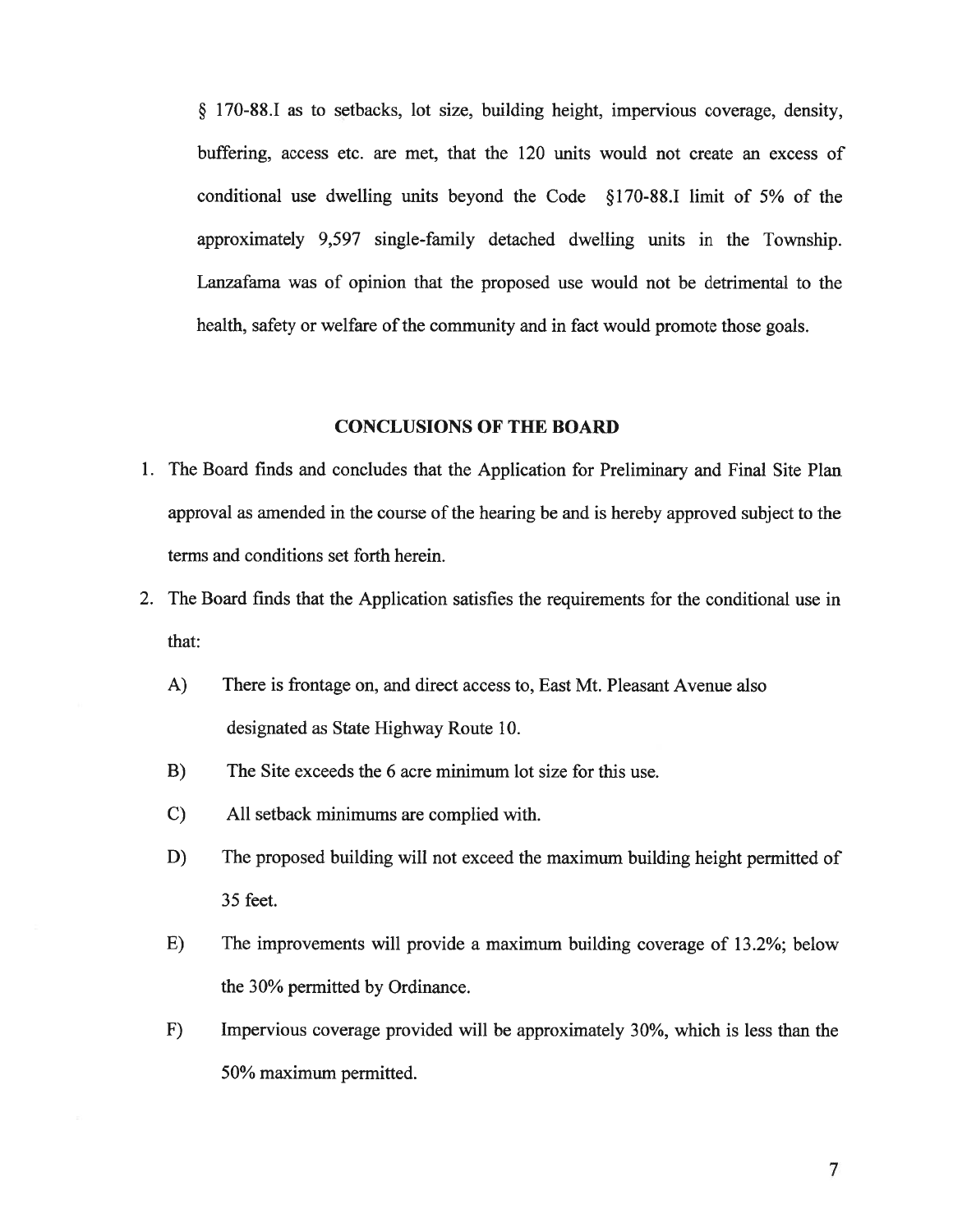- G) Parking required is 60 spaces, whereas the Applicant is providing 98, of which 7 will be handicap, including 2 van accessible.
- H) Density permitted is 20 units per acre, whereas Applicant proposes onlyl3.65.
- I) The Applicant has provided adequate and sufficient buffering for the adjoining residential properties.
- J) All signage requirements as to number, size and dimensions are met.
- K) The Applicant proposes 120 units; <sup>a</sup> minimum of 50 units is required.
- L) The 120 units would not create an excess of conditional use dwelling units beyond the Township Code  $\S170-88.1$  limit of 5% of the approximately 9,597 singlefamily detached dwelling units in the Township
- M) No variances are required.
- N) The provision of an assisted living facility is reasonably necessary for the convenience of the community, it will not be detrimental to health, safety and general welfare of the Township, and is not likely to involve unusual risks of traffic safety or traffic congestion..
- 3. The Applicant shall comply with the following Conditions as set forth herein and on the record:
	- A. Two "Pedestrian Crossing" signs shall be placed for the pedestrian crosswalk on the two-way internal driveway between the parking area and the building.
	- B. The sound level of the emergency generator shall not exceed 65  $dB(A)$  daytime or 50 dB(A) at night as measured at the nearest residential property line. The generator shall only be tested during daylight hours. Promptly upon installation of the generator or any replacement, the Applicant shall provide to the Township Engineer the certification, by an acoustical exper<sup>t</sup> acceptable to the Township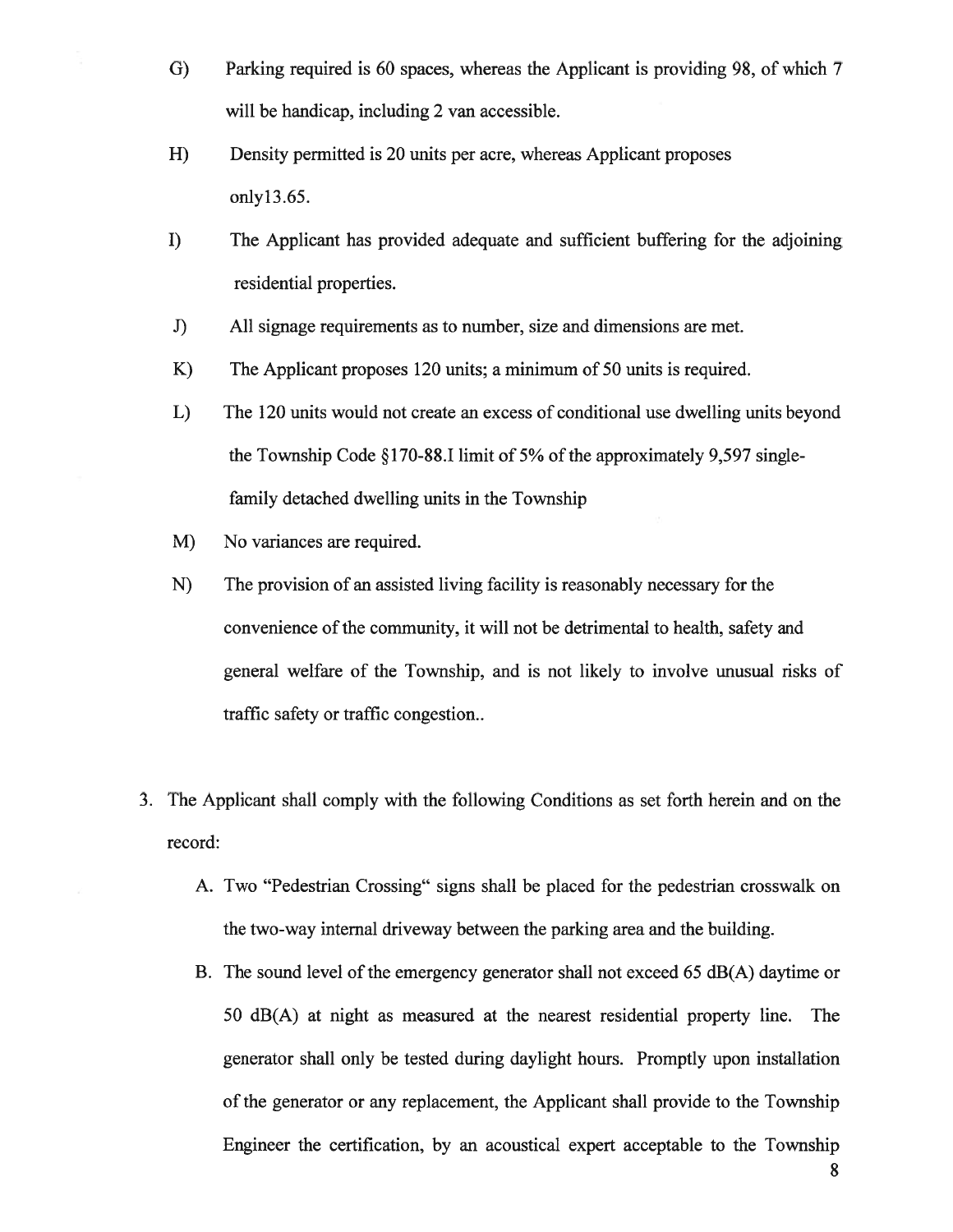Engineer, of the actual sound level of the generator at the nearest residential property line. If that testing, or any subsequent testing, shows that the sound limits established by the Resolution or the State of New Jersey are exceeded, the Applicant shall immediately notify the Township Engineer and there shall be no further operation of the generator (other than as permitted under the N.J.A.C. in an emergency) until all deficiencies have been remedied.

- C. One handicap space (not van accessible) shall be provided in the underground parking area.
- D. The water line on Force Hill Road shall be moved 15 feet to avoid conflict with the residential driveway of the house being constructed across the street.
- E. The decorative wall in the front yard at the corner of East Mt. Pleasant Avenue and Force Hill Road shall be moved back <sup>a</sup> sufficient distance so that <sup>a</sup> free standing sign, on its own structure that matches the wall, can be placed in front of that wall and meet the 30 square feet overall dimensions limit and the 20-foot setback requirement.
- F. Applicant shall make reasonable effort to increase, by about one foot, the height of the berm opposite residences on Force Hill Road.
- G. Applicant shall presen<sup>t</sup> its engineer's health and safety plan for the demolition period to the Township Engineer prior to commencement of demolition.
- H. Applicant shall obtain <sup>a</sup> Tree Removal Permit from the Township.
- I. The Board's Model Conditions of Approval (except Number 5) attached hereto are hereby incorporated herein.
- J. Conditions G and H above and Model Conditions of Approval Numbers 6, 8, 11, 17 and 18 shall be complied with before any permits are issued.
- K. Condition 3B shall be complied with before issuance of <sup>a</sup> Certificate of Occupancy.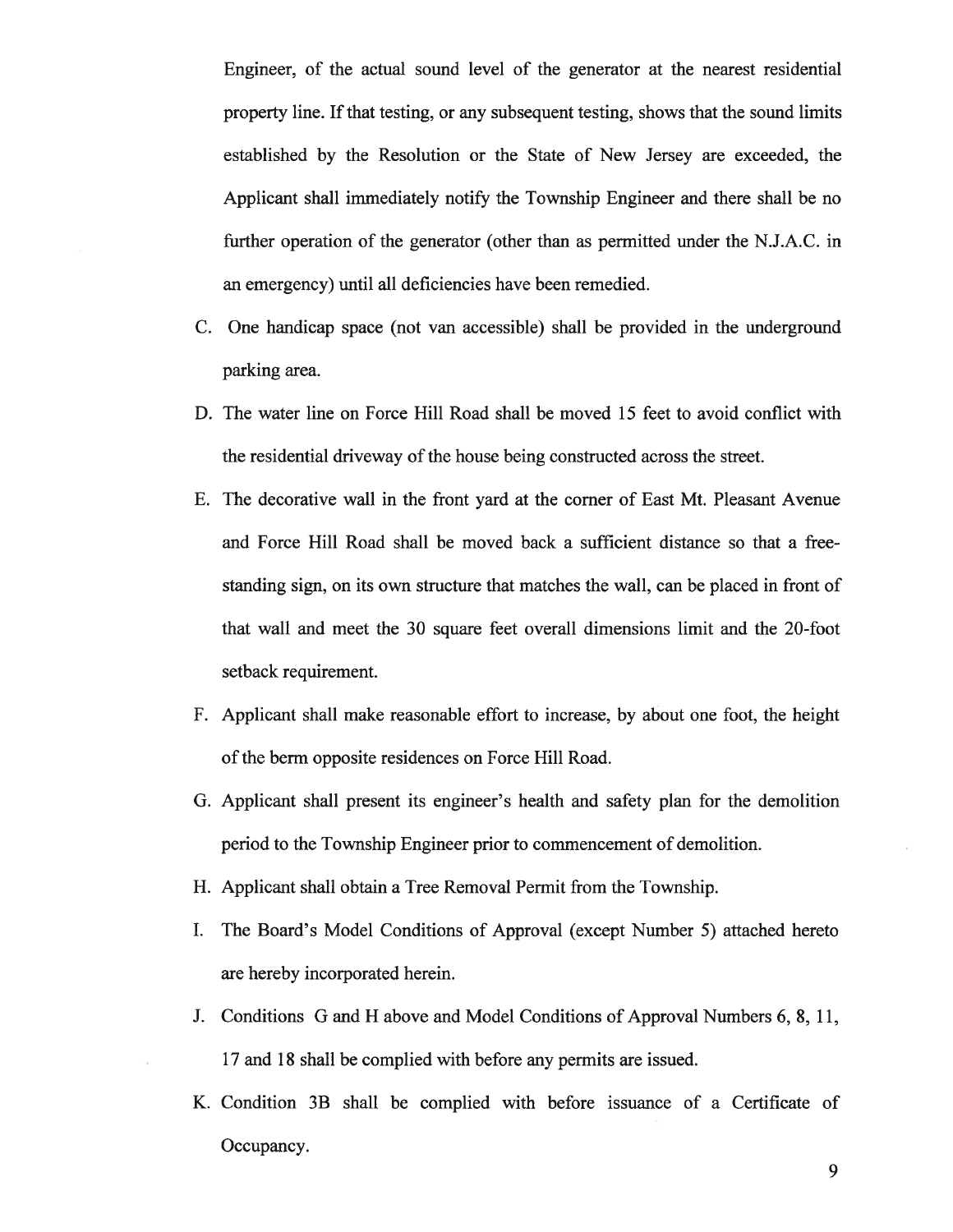This Resolution is <sup>a</sup> memorialization of the decision of the Livingston Planning Board made on May 6, 2014 wherein Board Members Dinar, Kalishman, Leopold, Santola, Alternate No. 1 Alvarez (in place and stead of Member Ratner), Alternate Number 2 Wishnew (in place and stead of Member Anthony, and Member Klein voted in accordance with the terms and conditions set forth herein, the remaining Members having been absent from the hearing.

Peter M. Klein, Chairperson

I hereby certify this to be <sup>a</sup> true and accurate copy of the Resolution adopted by the Planning Board of the Township of Livingston on June 3, 2014 memorializing the decision of the Planning Board made on May 6, 2014.

Jackie Coombs Hollis, Secretary

#### PLANNING BOARD, TOWNSHIP OF LIVINGSTON

Model Conditions of Approval (As Amended through February 12, 2013)

Every application turns on its own facts and is judged on its own merits. Listed below are models of conditions which may be considered "standard". A standard can be tailored to specific circumstances, and may not always apply. Other or additional conditions may be tailored for any application.

### 1. Architecture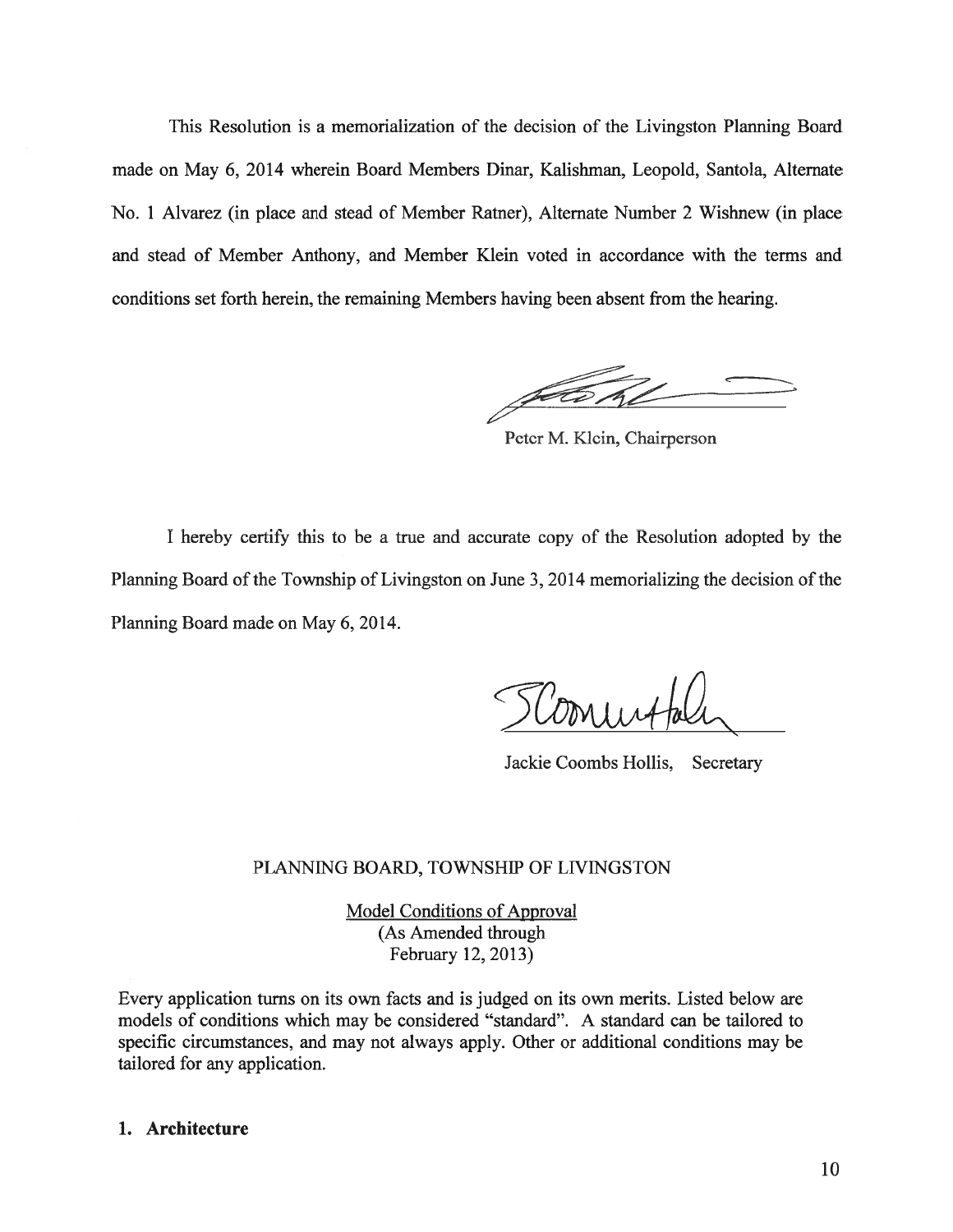- a. Rooftop ancillary structures and equipment (other than alternative small energy systems and communications equipment) shall be screened by material compatible with the exterior finish of the building and matching the exterior color of the building as closely as possible.
- b. Enclosures of trash bins, recycling bins or dumpsters shall be of the same type of materials and the same color as the exterior finish of the building.

# 2. Blasting

In the event that blasting be necessary on the Site, the following conditions shall apply in addition to all requirements of federal law or regulations:

- a. All blasting operations shall be performed in strict compliance with N.J.S.A.  $21:1A-128$  et seq. and N.J.A.C. 12:190-1.1 et seq., or superseding requirements.
- b. A pre-blast inspection of all structures on all properties adjacent to the Site or within 200 feet of the intended blasting location (whichever is the greater distance) shall be conducted at Applicant's expense. It shall be conducted no more than 60, nor less than 30, days before blasting commences. A written report of the inspection results shall be provided to the owner of each structure inspected within 10 days after completion of the inspection.
- c. Blasting shall occur only between 10:00 a.m. and 3:00 p.m. on Monday through Friday. Blasting during other hours may be permitted, temporarily, by the Township Engineer upon his finding that <sup>a</sup> condition constituting an emergency exists and necessitates such permission.
- d. Applicant shall coordinate all blasting with the Livingston Police and Fire Departments. If traffic control is required, it shall be provided at Applicant's expense.
- e. Applicant shall give the Township Engineer, the Chief of Police, the Fire Chief, and all owners of structures required to be inspected under "b" above, written notice of scheduled blasting operations to be received not less than 20 days, nor more than 40 days, prior to their commencement. If scheduled blasting operations are delayed or suspended they shall not be resumed until new notice has been given and received. All notices shall include the name and telephone number of Applicant's representative for purposes of receiving and responding to questions and comments.
- f. These conditions do not supersede any requirements of law or regulation that are more strict or restrictive.

# 3. Cleanliness During Demolition or Construction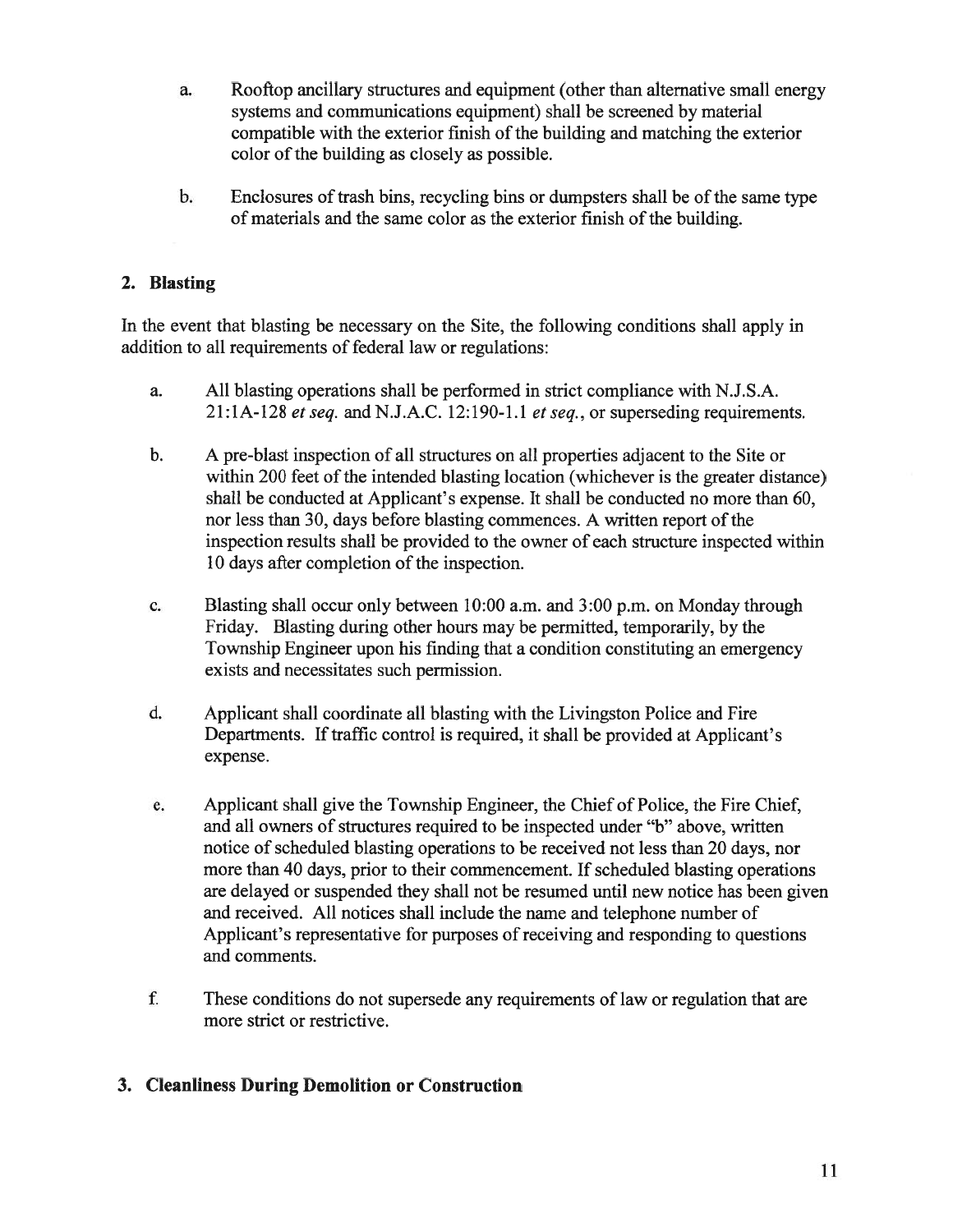- a. At the close of each work day the Site shall be thoroughly cleaned and all trash and construction debris, including that within buildings under construction, shall be placed in covered dumpsters. Dumpsters shall be removed from the Site, and replaced, before they overflow.
- b. Not less often than weekly, and whenever else required by the Construction Official or the Township Engineer, the public streets adjacent to the Site shall be manually or mechanically broom swep<sup>t</sup> to remove dirt, mud or debris originating from the Site and located within 500 feet of the Site.
- c. Dust suppression methods acceptable to the Construction Official and the Township Engineer shall be utilized on the Site.

# 4. Deeds & Easements

- a. All conditions of approval that are continuing conditions shall be set forth within all deeds executed with regard to the Site.
- b. All deeds, easements, dedications or restrictions required by this approval shall be subject to review and approval by the Board Attorney prior to signing and shall be filed for recordation after such approval. The Applicant shall submit proof of such recordation to the Board Secretary, the Township Engineer and the Construction Official prior to the issuance of any permits.

# 5. Detention Basins

- a. Stormwater managemen<sup>t</sup> basins shall be established on lots created for that purpose only. No structures that are not an approved part of the stormwater managemen<sup>t</sup> system shall be erected on any such lot. Such basins, together with their required landscaping and fencing, shall be completed, and shall have been inspected and approved by the Township Engineer, prior to issuance of the first Certificate of Occupancy.
- b. If the approval of the Application calls for title to such a lot to be transferred to the Township; at such time as the Township accepts any new streets or roads on the Site, title to the lot shall be conveyed to the Township provided that the Township Engineer is then satisfied that the basin has been constructed in full compliance with all applicable requirements. The deed conveying such title shall be subject to prior approval by both the Board Attorney and the Township Attorney.
	- c. A maintenance plan meeting the requirements of the Residential Site Improvement Standards or the Township's Stormwater Control Ordinance, or both, as applicable, shall be prepared by Applicant and shall have received the approval of the Township Engineer prior to issuance of any construction permit. Any future revisions to the maintenance <sup>p</sup>lan shall not become effective until the Township Engineer's approval shall have been obtained.
	- d. Unless maintenance of the basin is assumed by the Township or a public agency as its direct responsibility, (1) the maintenance plan and any future revisions of it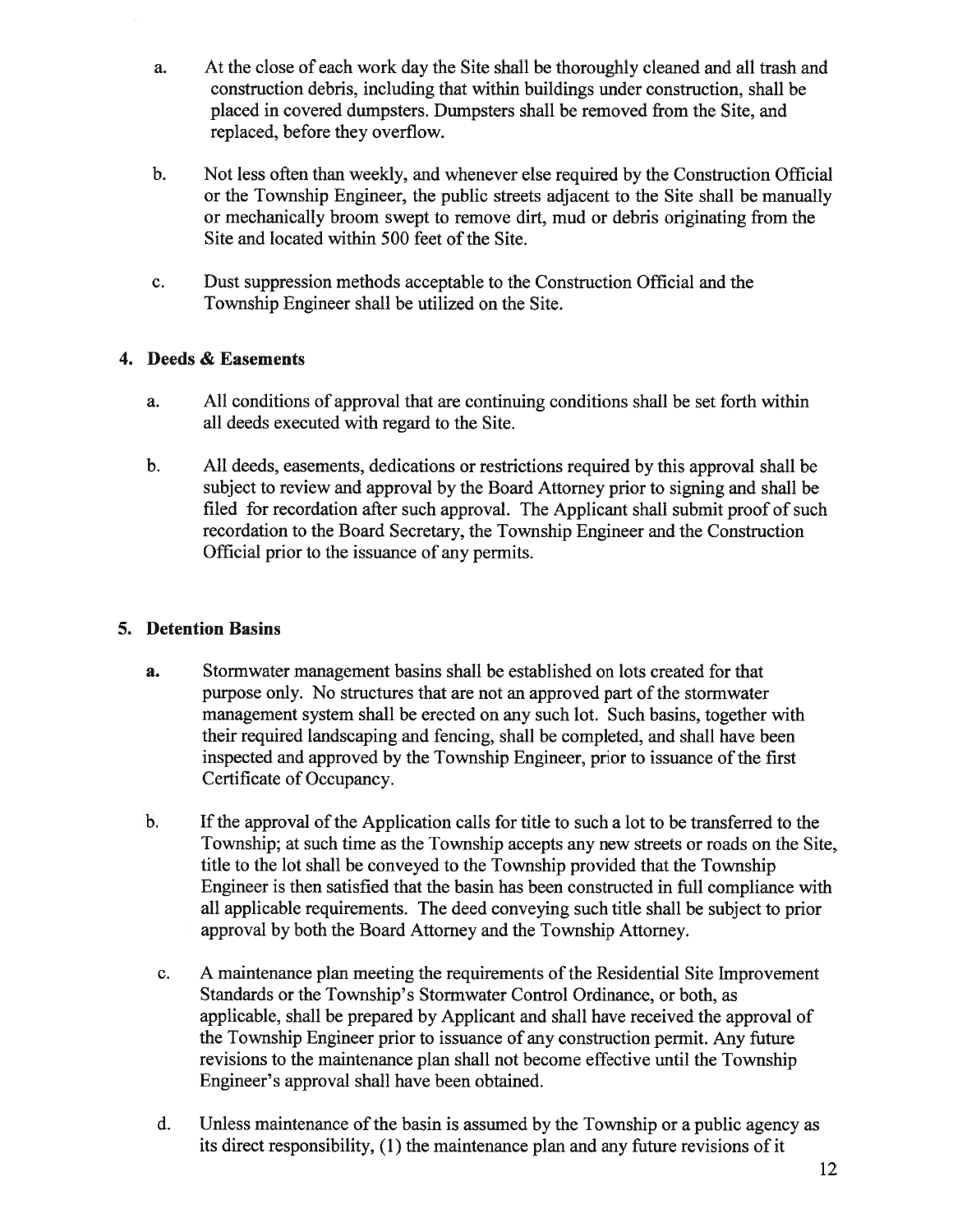shall be recorded upon the deed of record for the property in terms approved in advance by both the Board Attorney and the Township Attorney; and, (2) the Applicant shall provide <sup>a</sup> performance bond for such maintenance, including landscaping and cleanliness.

## 6. Final Plans

Prior to the issuance of any Township permit for demolition of any structure, preparation of the Site, or construction of any improvement:

- a. The full text of all of the conditions of this approval, and all plan changes agreed to in the course of the hearing, shall be set out on final plans submitted to the Construction Official, the Township Engineer and the Board Secretary; and
- b. Such final plans shall have been reviewed by the Board Secretary or the Board's Planning Consultant for determination of whether the plans conform to the Board's approvals and shall then have been signed by the Board Chairman, the Board Secretary and the Township Engineer.
- c. Such final plans shall comply with the Uniform Construction Code and the Barrier Free Subcode as then in force in the State of New Jersey. If, during performance of work pursuan<sup>t</sup> to the Board's resolution and permits that have been issued, field conditions indicate need for change(s), such need shall be called to the attention of both the Construction Official and the Township Engineer for approval of any such change before it is implemented. If any such change is significant, permission to amend the Site Plan may have to be sought from the Planning Board. Until all requirements under approved plans and the Uniform Construction Code, including accessibility requirements, have been completed or bonded, any certificates of occupancy issued shall be temporary certificates only.

## 7. Flood Hazards

- a. Insert on the final site plan and/or subdivision map <sup>a</sup> metes and bounds description of all flood hazard areas located on the Site.
- b. Insert in all deeds for individual lots that contain or are adjacent to flood hazard areas, and on the preliminary and final subdivision maps or plats, the following covenant: "The lands designated herein contain flood hazard areas. There shall be no disturbance of any kind as to any flood hazard area unless permitted by N.J.D.E.P. pursuan<sup>t</sup> to the Flood Hazard Control Act, N.J.S.A. 58:16A-50 et. seq. or superseding requirements."

# 8. Guarantees and Bonds

a. The approval of this Application is subject to the posting, with terms acceptable to the Township Engineer, of any and all required performance guarantees, bonds, soil erosion and sediment control approvals, and any other requirements of Township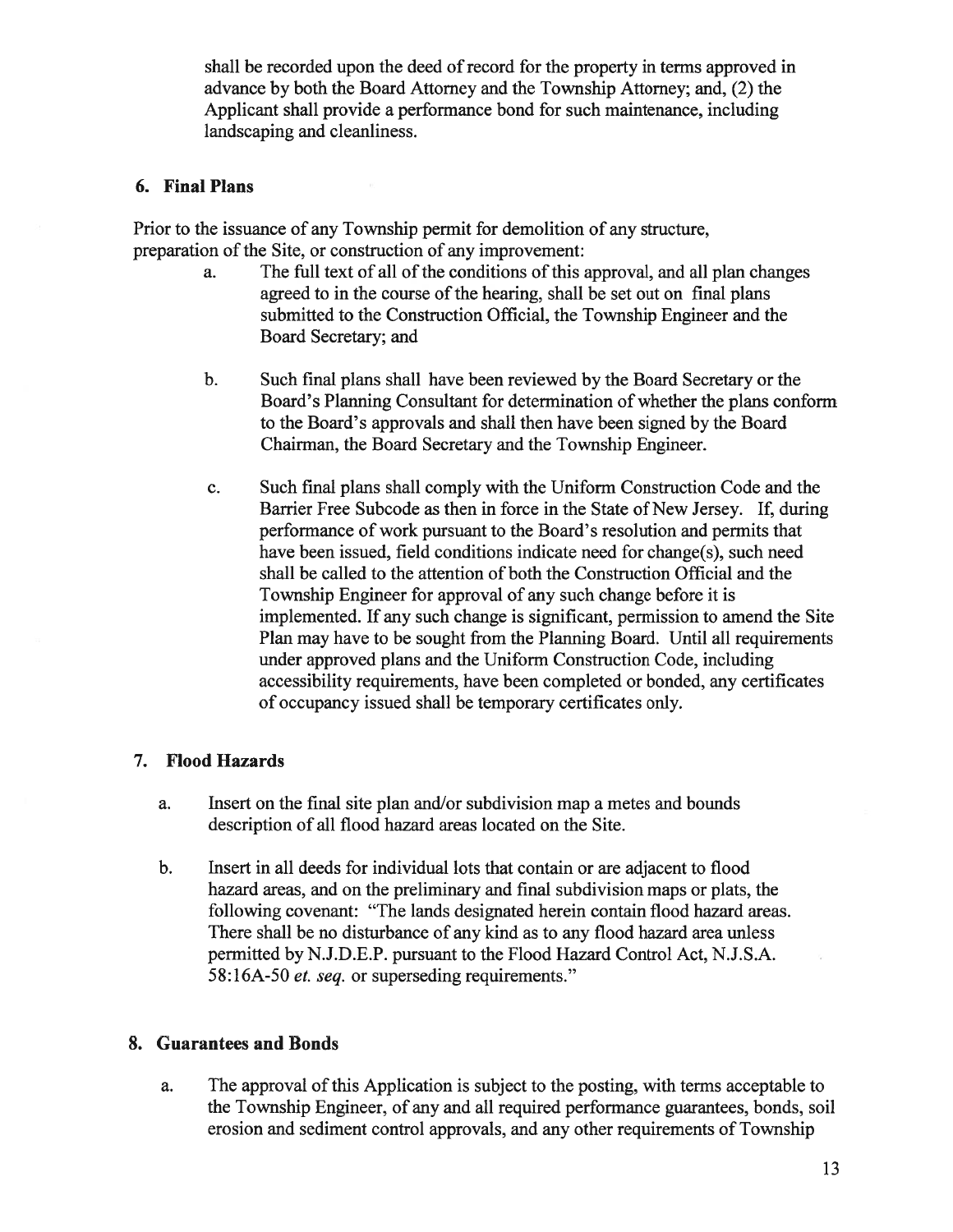ordinances prior to the issuance of any permits for commencement of site preparation or construction.

b. This approval is also conditioned upon the Applicant's providing, prior to issuance of the first Certificate of Occupancy, a performance guarantee acceptable to the Township Engineer for any aspects of the approved landscaping or fencing that has not been completed by the time of issuance of such certificate.

# 9. Landscaping & Environmental Protection

- a. All deciduous trees planted shall have <sup>a</sup> caliper of not less than 2.5 inches measured at <sup>a</sup> height of 4.5 feet above ground level. All evergreen trees planted shall have <sup>a</sup> height of 6.0 to 8.0 feet.
- b. Street shade trees shall be <sup>p</sup>lanted as required by Township Code § 170-72 and shall not be included in the calculation of Replacement Trees required by the Trees Ordinance.
- c. Any tree or other planting installed in accordance with the plans which dies shall be replaced, within the current or next planting season, in kind and at the same size as it had reached at the time of death; except that if it died more than three years after planting its replacement need not be larger than the size it had reached three years after planting. The same replacement requirements shall apply to any tree or other planting installed in accordance with the plans if subsequently removed because of damage or disease.
- d. No tree existing on the Site at the time of filing of the application shall be removed unless removal is approved under the Trees Ordinance or by this Board. Every existing tree to be preserved shall be tagged and shall be shown on the Site Plan or Subdivision Plan. During site preparation and during construction, each such tree shall be protected by snow fencing or <sup>a</sup> more substantial means approved by the Construction Official. No soils, excavated materials, or any construction equipment or building materials, shall be stored or operated within <sup>a</sup> root protection zone that shall be the greater distance of (i) the crown drip line, or (ii) <sup>a</sup> distance equal to caliper multiplied by one (1) foot, (but never less than eight (8) feet from the trunk of <sup>a</sup> tree to be preserved), or anywhere else where such soil or materials can adversely affect the health of trees to be preserved. All work done within the root protection zone shall be accomplished with hand tools.
- e. The grade of land located within the root protection zone shall not be raised or lowered more than three (3) inches unless compensated for by welling or retaining wall methods; but in no event shall welling or retaining walls be installed less than eight (8) feet from the trunk of <sup>a</sup> tree.
- f. During site preparation or construction, no fuel storage, and no refueling, maintenance, repair or washdown of construction vehicles or equipment, shall occur within fifty (50) feet of any tree to be preserved.
- g. Any provision of the Trees Ordinance, Chapter 306 of the Code of the Township of Livingston, that establishes <sup>a</sup> conflicting standard or requirement shall control.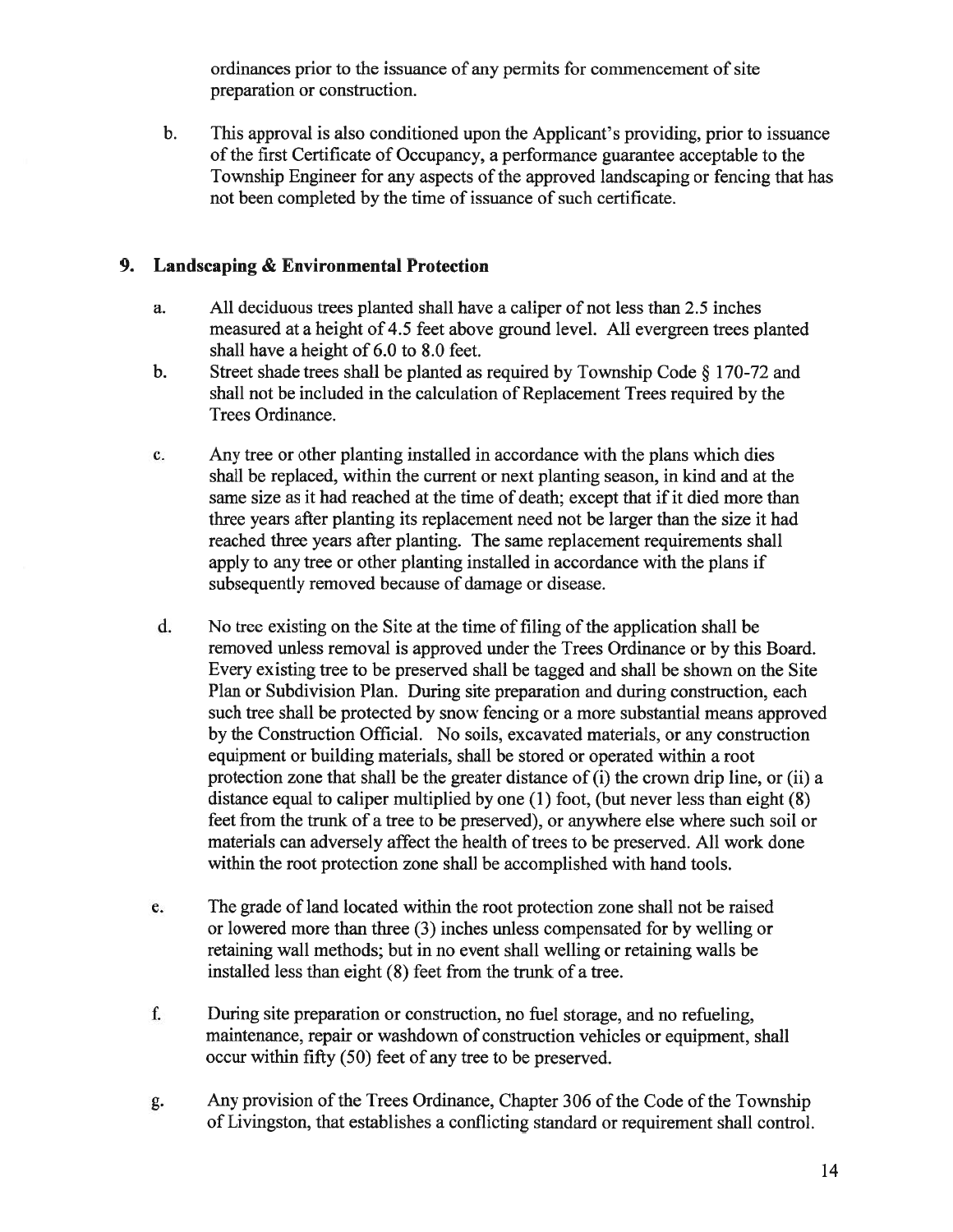h. No mulch shall be placed, or allowed to accumulate, within six inches of the trunk of any tree or shrub planted on the Site in compliance with this resolution. Mulch shall not be applied, or allowed to accumulate, elsewhere within the drip line of the tree or shrub to <sup>a</sup> depth in excess of four inches.

### 10. Noise

- a. No site preparation, demolition or construction activity shall be performed on the Site on Sundays, or before 7:30 a.m. or after 5:00 p.m. on weekdays, or before 9:00 a.m. or after 5:00 p.m. on Saturdays or federal holidays.
- b. All vehicles and motorized machinery operated on the Site shall be equipped with properly operating mufflers.
- c. No site preparation, demolition or construction activity (other than authorized blasting) shall produce, at the property line, (i) continuous airborne sound at <sup>a</sup> sound level in excess of 65 dBa, or which has an octave band sound pressure level in decibels which exceeds the standards provided in 32 N.J.R. 2230 et. seq., or (ii) impulsive sound in air which has <sup>a</sup> peak sound pressure level in excess of 80 decibels, or (iii) impulsive sound in air which repeats more than four times in any hour and has <sup>a</sup> peak sound pressure level in excess of 50 decibels.
- d. Relief from these noise conditions may be permitted, temporarily, by the Township Engineer upon his finding that <sup>a</sup> circumstance constituting an emergency exists and necessitates such permission.

## 11. Other Governmental Approvals

- a. Applicant shall comply with all applicable Federal, State and local laws and regulations and obtain any other governmental approvals required for implementation ofthis application as approved. If any other governmental agency or authority grants <sup>a</sup> waiver of or variance from any law, rule or regulation, or imposes any condition or requirement, which affects this approval or any of the conditions contained herein, then this Board shall have the right to review such action as it relates to this Board's approval or conditions and to modify, amend or revoke its approval and/or conditions.
- b. No Township permit for demolition of any structure, or preparation of the Site or construction of any improvement shall be issued until proof of reques<sup>t</sup> for such required approvals and any action thereupon, shall have been presented to the Construction Official and the Board Secretary by the Applicant.

# 12. Paving and Sidewalks

- a. Applicant shall install the top course of street paving:
	- (1) For residential development not later than the earlier of three  $(3)$  years after the issuance of the first Certificate of Occupancy or three (3) months after fifty percen<sup>t</sup> (50%) of residential units have received Certificates of Occupancy.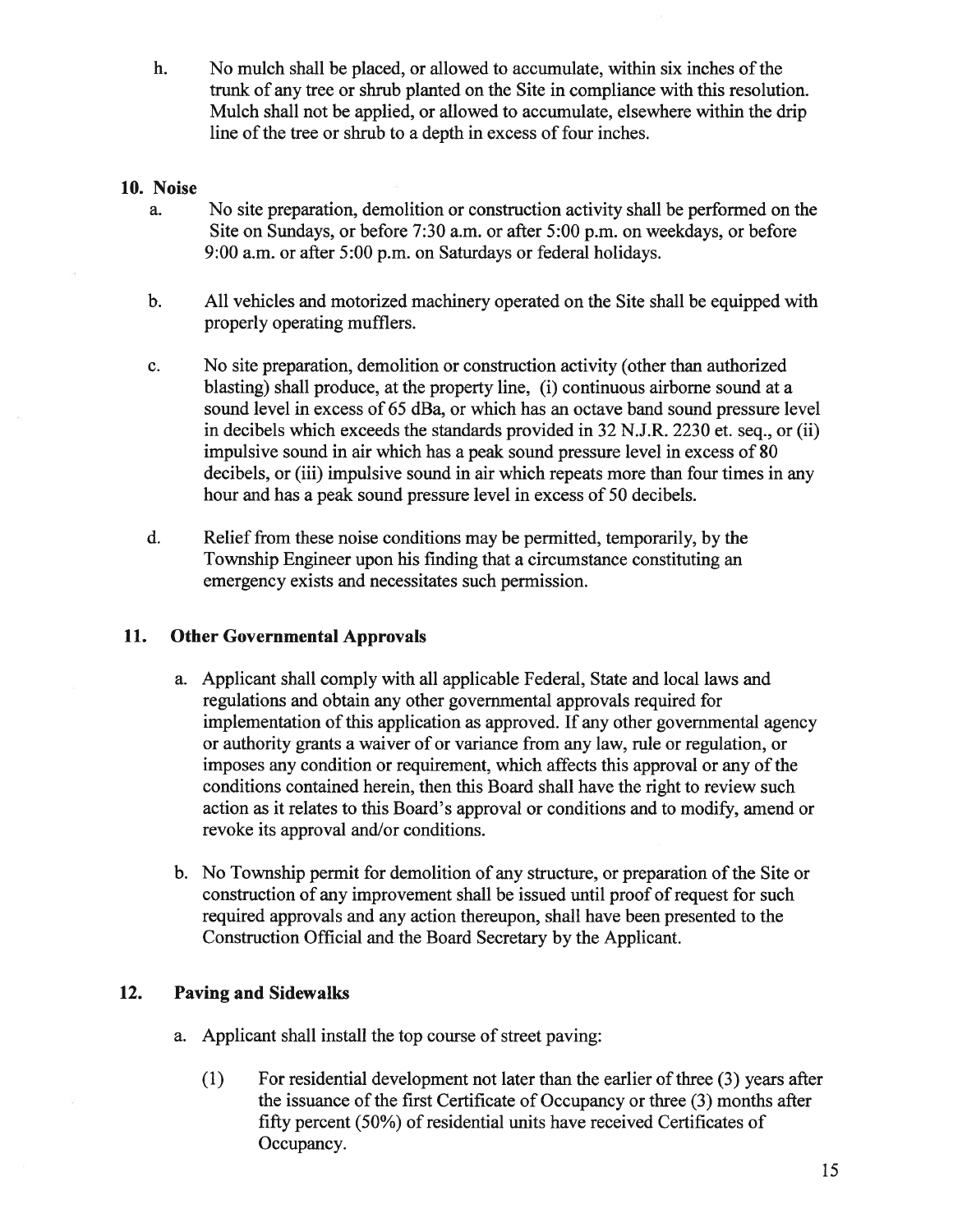(2) For non-residential or mixed-use development, prior to issuance of the first Certificate of Occupancy.

b. All manholes, catch basins, and driveway curbs shall be ramped until the top course of street paving has been installed.

c. All sidewalks shall be constructed of concrete or of non-asphalt payers and shall be not less than four feet wide in <sup>a</sup> residence district or five feet wide in the Business Improvement District. Existing sidewalks that do not meet prior Township Code requirements shall be replaced to the standard for the new sidewalks.

## 13. Signs

The Board retains jurisdiction over any and all signs until the final Certificate of Occupancy has been issued.

# 14. Traffic and Parking Safety and Enforcement

- a. At the time of applying for <sup>a</sup> building permit the Applicant shall submit proof of having filed <sup>a</sup> written reques<sup>t</sup> pursuan<sup>t</sup> to, and in accordance with, N.J.S.A. 39:5A-1, requesting that N.J.S.A. 39:1-1 et seq. be made applicable to the roads, streets, driveways, parking areas, etc. within the Site. The Applicant shall provide proof of the governmental action on such reques<sup>t</sup> to the Construction Official prior to issuance of the final Certificate of Occupancy.
- b. Lines of sight established for entrance and exit driveways of the Site shall be shown on the as-built site plans, and no structures, trees or plants that would interfere with such lines of sight shall be permitted at any time.
- c. All traffic and parking provisions in the approved site plans or otherwise required by the Board's resolution shall be accomplished prior to issuance of the first Certificate of Occupancy.
- d. The Applicant shall comply with State law and applicable Township ordinances regarding handicapped parking and shall maintain such spaces and all the traffic and parking signage and markings on the Site in good order and repair.

# 15. Utilities for Site Plans and Major Subdivisions

Applicant shall construct all utilities underground as required by law, and shall submit to the Engineering Department <sup>a</sup> written instrument from each serving utility evidencing full compliance with this condition and with Township Code §170-73.A.(17) before issuance of any Certificate of Occupancy.